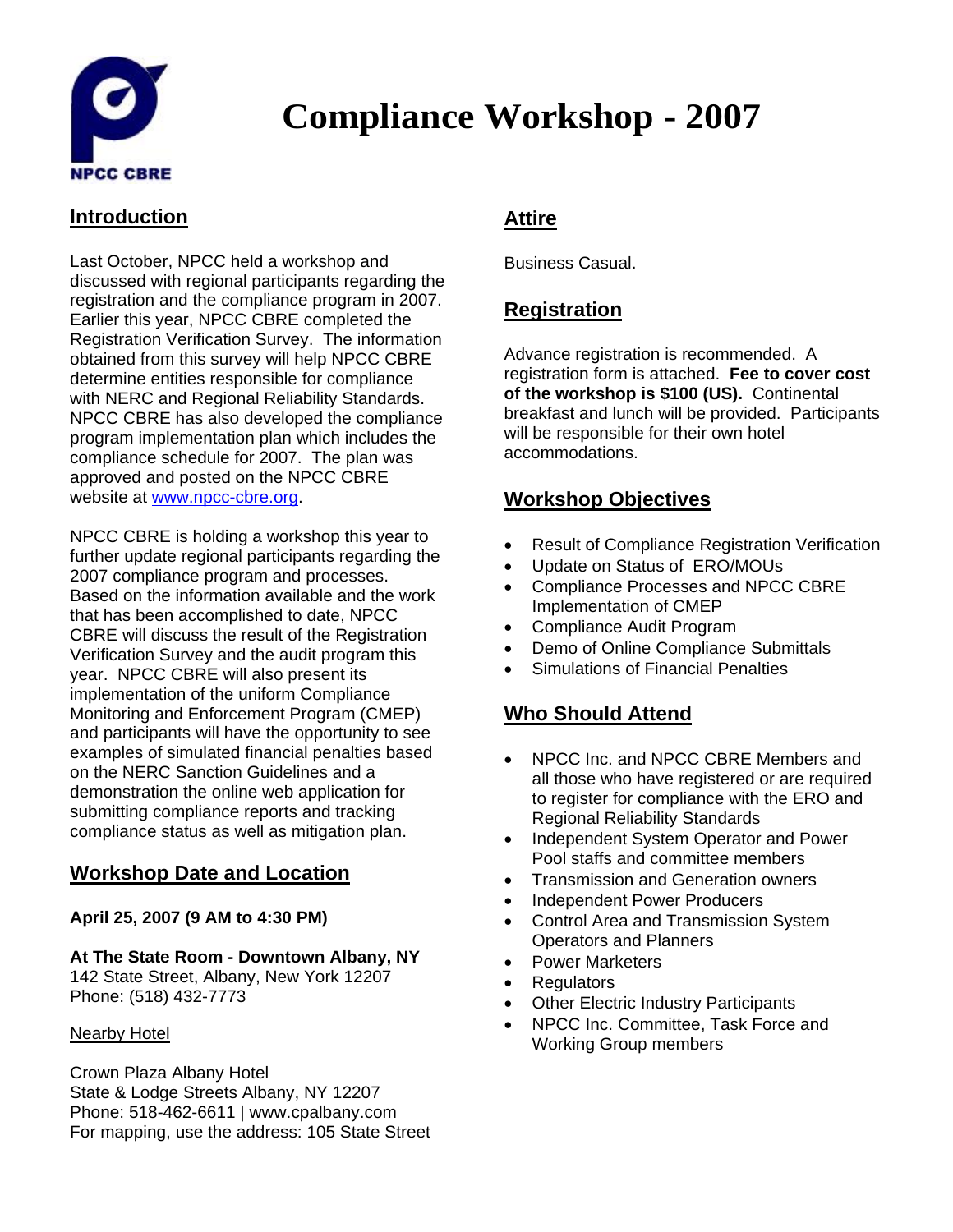

# **Compliance Workshop - 2007**

## **Preliminary Agenda**

**April 25, 2007** 

Continental Breakfast (8:15–9:00 AM)

- **9:00 9:15 AM Welcome and Introduction**
- **9:15 9:45 AM NPCC Inc / CBRE / MOUs**
- **9:45 10:30 AM Overview of NERC Compliance Activities**

Break (10:30–10:45 AM)

- **10:45 11:30 AM NPCC Compliance Registry (Entity Registration)**
- **11:30 12:15 PM NPCC Implementation of the Uniform NERC CMEP**

Lunch (12:15–01:00 PM)

- **01:00 1:30 PM Actively Monitored Standards and Requirements in 2007**
- **01:30 2:00 PM Compliance Audit Program**
- **02:00 3:00 PM Demo Presentation on Web-based Compliance Application**

Break (3:00–3:15 PM)

- **03:15 3:45 PM Simulations of Financial Penalties**
- **03:45 4:30 PM Open Discussion/Wrap-up**